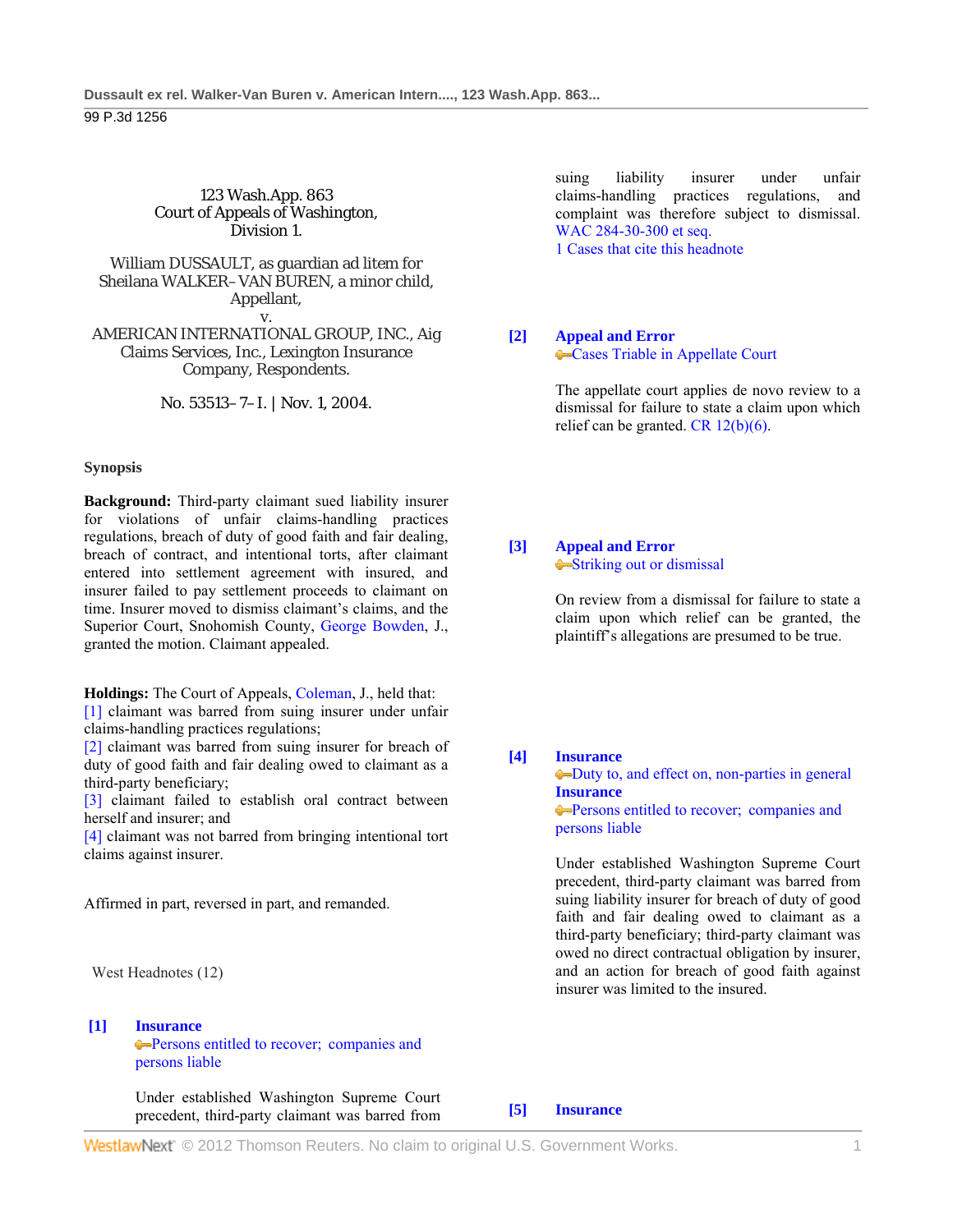99 P.3d 1256

# Duty to, and effect on, non-parties in general

 Third-party claimant failed to establish a separate oral contract between herself and insurer for purposes of her breach of contract claim against insurer, which arose after claimant entered into settlement agreement with insured, and insurer failed to pay settlement proceeds to claimant on time; no separate contract existed between claimant and insurer, inasmuch as insurer did not receive its own consideration when claimant and insured reached their settlement agreement.

# **[6] Insurance**

Fiduciary relationships in general

 A fiduciary relationship exists between an insurer and an insured because of the contract between the insurer and the insured, the high stakes for both parties, and the elevated level of trust underlying insureds' dependence on their insurers.

### **[8] Torts**

# Duty and breach thereof in general

 Intentional tort claims do not require a preexisting duty.

#### **[9] Insurance**

**Fraud or misrepresentation Insurance** Duty to, and effect on, non-parties in general

 Third party claimant's action against insurer for fraudulent misrepresentation, which arose after claimant entered into settlement agreement with insured and insurer failed to pay settlement proceeds to claimant on time, did not require claimant to establish a duty to disclose information, where claimant alleged affirmative misrepresentations rather than silence as misrepresentation.

# **[7] Damages** Claims and settlement; bad faith **Insurance •**Fraud or misrepresentation **Insurance** Duty to, and effect on, non-parties in general

 Third-party claimant was not barred from bringing intentional tort claims of fraudulent misrepresentation and intentional infliction of emotional distress against liability insurer, which arose after claimant entered into settlement agreement with insured, and insurer failed to pay settlement proceeds to claimant on time; claimant's intentional tort claims did not require claimant to establish a preexisting duty on the part of insurer in order to maintain her intentional tort causes of action.

# **[10] Fraud**

**•**Fraudulent Representations **Fraud** Duty to disclose facts

 The law recognizes two distinct types of fraudulent misrepresentation: affirmative misrepresentation and silence when a duty of disclosure is owed.

3 Cases that cite this headnote

## **[11] Fraud**

# Fraudulent Representations

 A duty of disclosure is not an element of fraud when the plaintiff alleges affirmative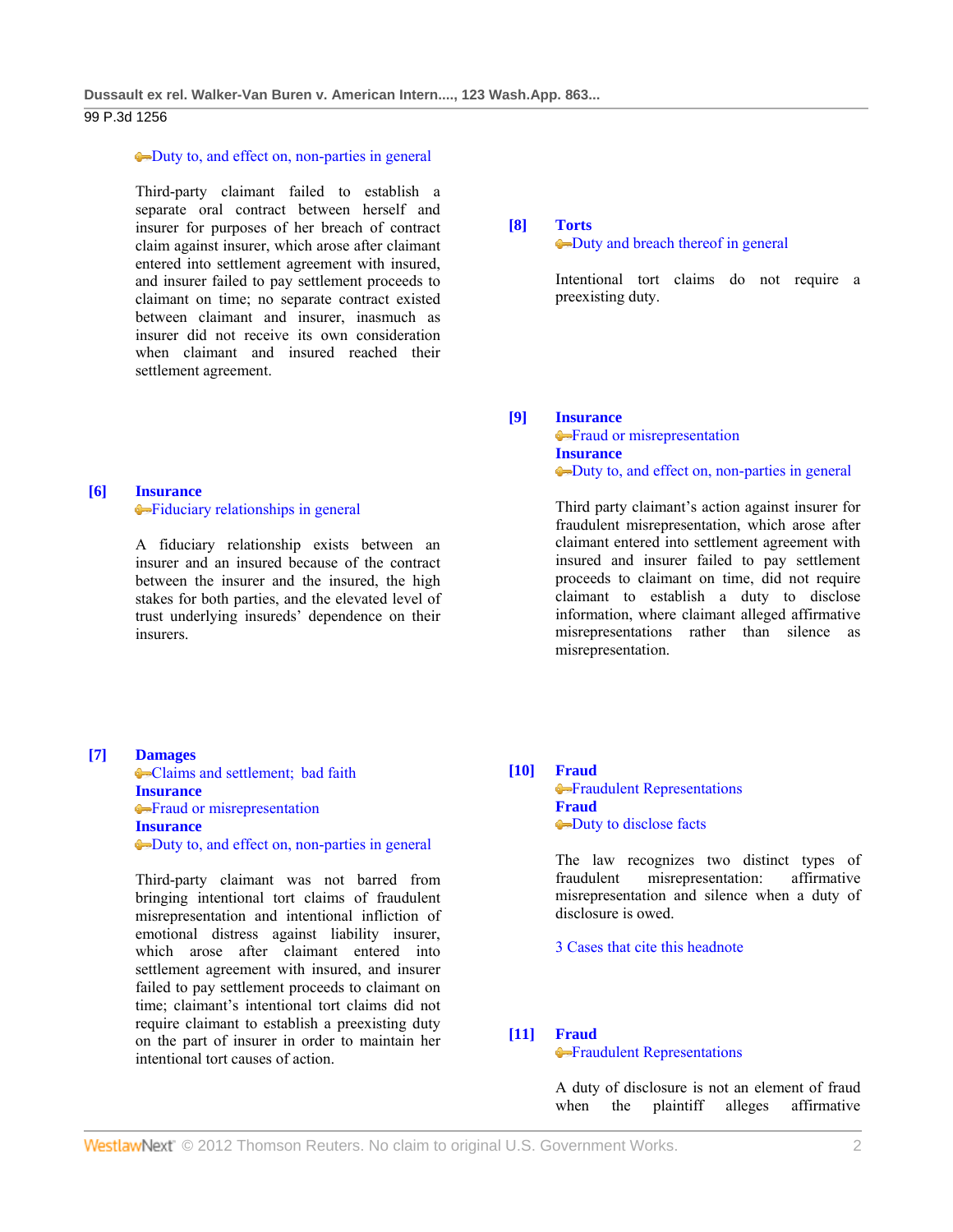## 99 P.3d 1256

misrepresentations by the defendant.

# **[12] Fraud Duty** to disclose facts

 In an action alleging fraudulent misrepresentation, a duty to disclose is required only when the plaintiff alleges silence as misrepresentation.

2 Cases that cite this headnote

#### **Attorneys and Law Firms**

**\*\*1258 \*865** William Smart, Keller Rohrback, LLP, Jeffrey Tilden, Gordon Murray Tilden, Franklin Cordell, Seattle, WA, for Appellant.

Curt H. Feig, Cozen O'Connor, William Frank Knowles, Seattle, WA, for Respondents.

### **Opinion**

COLEMAN, J.

Sheilana Walker–Van Buren, acting through her guardian ad litem, William Dussault, appeals the dismissal of her claims. Walker–Van Buren sued the defendants after Lexington Insurance Company missed the deadline for the payment of funds under a settlement agreement between Walker–Van Buren and Lexington's insured. The Washington Supreme Court has held that third-party claimants such as Walker–Van Buren may not sue an insurer for an alleged breach of the duty of good faith under a liability policy. *Tank v. State Farm & Cas. Co.,* 105 Wash.2d 381, 393, 715 P.2d 1133 (1986). We affirm the dismissal of Walker–Van Buren's claim under Washington's unfair practice regulations and her claims for breach of contract and breach of the duty of good faith and fair dealing. We reverse the dismissal of her intentional tort claims.

#### *FACTS*

In June 2000, seven-year-old Sheilana Walker–Van Buren was struck by a car while crossing East Marine View Drive in Everett, Washington. She was left disabled and in need of medical and rehabilitative care. Through her guardian ad litem, Walker–Van Buren sued the City of Everett over the lack of curb extensions and red striping along the curb. She and the City reached a settlement under which insurer Lexington was to pay out the settlement sum no later than **\*866** April 15, 2003, which was several weeks after the settlement. According to the settlement agreement, the City and the insurer were to "endeavor to make this payment as soon as practicably possible." The agreement was signed by Walker–Van Buren and the City of Everett, but not Lexington.

Walker–Van Buren accuses Lexington of making two intentional misrepresentations to Dussault during the settlement negotiations: (1) Lexington's standard operating procedures prevented it from paying settlement funds before April 15, 2003; and (2) Lexington would make affirmative efforts to make payment before April 15, 2003. Walker–Van Buren alleges that these representations were false and that Lexington had no intention to pay the sum on or before April 15, 2003. According to Walker–Van Buren, she relied upon these misrepresentations when she agreed to the settlement.

Lexington did not make payment until May 1, 2003, and only after a motion was made to enforce the agreement. Walker–Van Buren filed suit against Lexington, its holding company American International Group, and claims administrator AIG Claims Services (hereinafter collectively "AIG"). She alleged violations of the Washington Administrative Code, breach of contract, fraud, misrepresentation, breach of the duty of good faith and fair dealing, breach of fiduciary obligations, negligent and intentional infliction of emotional distress, and insurance bad faith. AIG won dismissal of Walker–Van Buren's claims under CR 12(b)(6). Walker–Van Buren appeals the dismissal of her claim under Washington's unfair claims-handling practices regulations, her claim of a breach of the duty of good faith and fair dealing, her breach of contract claim, and her intentional tort claims.

### *ANALYSIS*

**[1] [2] [3]** We begin by examining Walker–Van Buren's claim under Washington's unfair claims-handling practices regulations. We apply de novo review to a dismissal under CR **\*867** 12(b)(6) for failure to state a claim upon which relief can be granted. *Cutler v. Phillips Petroleum Co.,* 124 Wash.2d 749, 755, 881 P.2d 216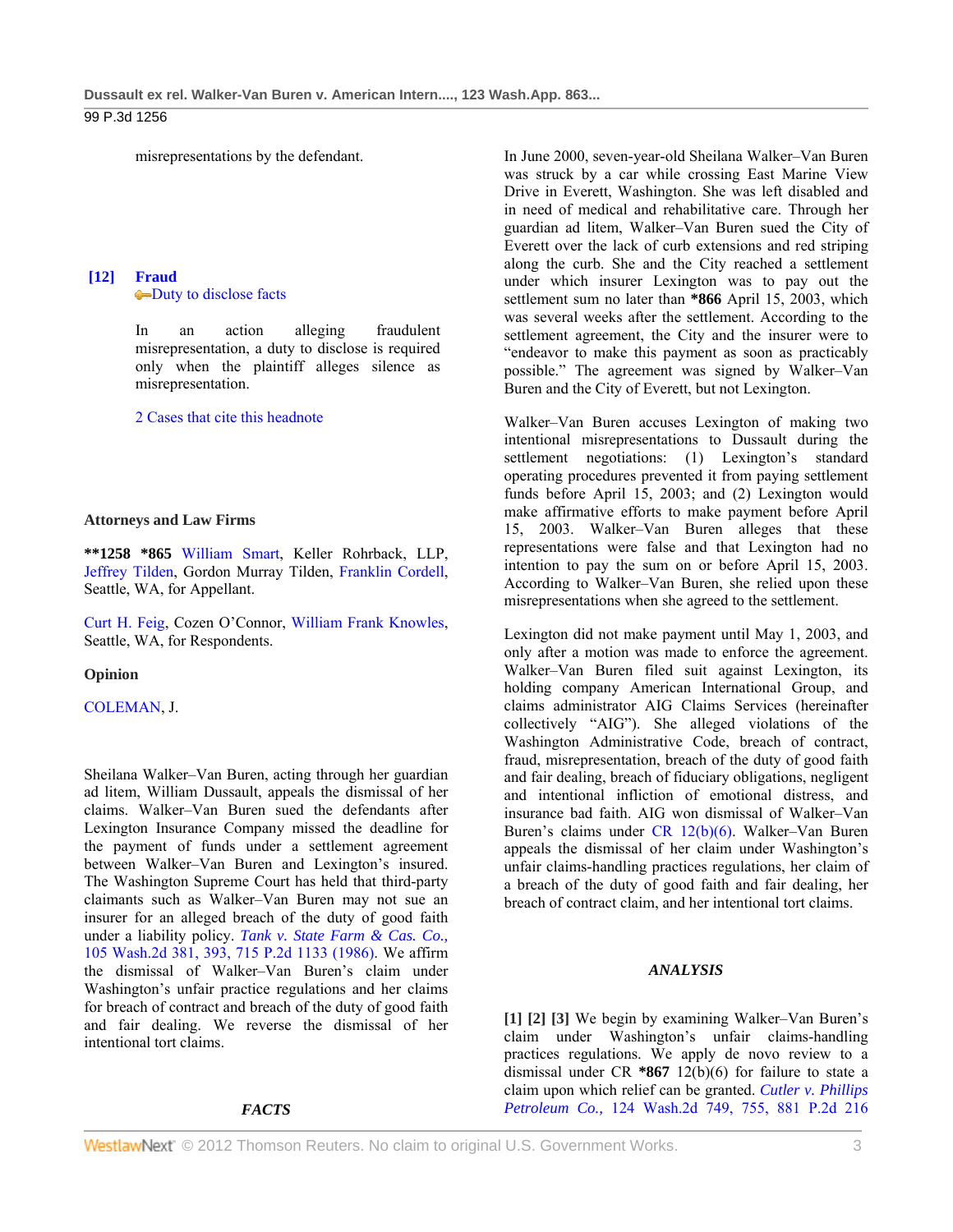(1994). A plaintiff's allegations are presumed to be true. *Cutler,* 124 Wash.2d at 755, 881 P.2d 216.

**\*\*1259** In *Tank,* the Washington Supreme Court held that the state's unfair claims settlement practices regulations, set forth in WAC  $284-30-300$  through  $-600$ , do not create a cause of action against insurers for third-party claimants. *Tank,* 105 Wash.2d at 393, 715 P.2d 1133. Nothing in the language of the regulations gives third-party claimants the right to enforce the rules or indicates an intent by the insurance commissioner to create such a right. *Tank,* 105 Wash.2d at 393, 715 P.2d 1133. The enforcement of these rules on behalf of third parties should be the province of the insurance commissioner, not individual third-party claimants. *Tank,* 105 Wash.2d at 393, 715 P.2d 1133.

Walker–Van Buren requests this court to depart from *Tank* and recognize the right of a third party to bring suit under Washington's unfair claims settlement practices regulations when the third party alleges insurer misconduct. We cannot do so. *Tank* clearly controls, and it bars Walker–Van Buren from bringing suit against AIG under the unfair practices regulations. We therefore affirm the dismissal of Walker–Van Buren's claim under Washington's unfair claims settlement practices regulations.

**[4]** We reach the same conclusion when we analyze Walker–Van Buren's claim of a breach of the duty of good faith and fair dealing owed to her as a third-party beneficiary. Third-party claimants may not sue an insurance company directly for an alleged breach of the duty of good faith under a liability policy. *Tank,* 105 Wash.2d at 391, 715 P.2d 1133. An action for breach of good faith against an insurer is limited to the insured. *Tank,* 105 Wash.2d at 392, 715 P.2d 1133. Third-party claimants are not intended beneficiaries of liability policies and are owed no direct contractual obligation by insurers. *Tank,* 105 Wash.2d at 394–95, 715 P.2d 1133.

Walker–Van Buren argues that a third-party claimant who obtains a judgment against an insured or settles a claim with an insured becomes a third-party beneficiary of **\*868** the liability policy. She acknowledges that *Tank* holds otherwise and urges this court to depart from the Supreme Court's holding. But we cannot circumvent the Supreme Court's ruling. We affirm the dismissal of Walker–Van Buren's claim of a breach of the duty of good faith and fair dealing.

**[5]** We next analyze Walker–Van Buren's claim that AIG breached an oral contract. Walker–Van Buren claims that Lexington made promises during settlement negotiations that it would pay the settlement amount on or before April

15, 2003, and would try to pay early. She argues that this constituted an offer and that she accepted this offer by settling her claim against Everett. She argues, therefore, that she had an oral contract with Lexington separate from her settlement agreement with Everett. AIG responds by arguing that Walker–Van Buren is only restating a claim that she had a relationship with the insurer. AIG also cites *Marks v. Allstate Ins. Co.,* 153 Ohio App.3d 378, 794 N.E.2d 129 (2003), *appeal denied,* 100 Ohio St.3d 1508, 799 N.E.2d 187 (2003), for the proposition that because an insurer acts as a fiduciary of an insured during settlement negotiations, an insurer does not become a party of a settlement agreement on the basis of its participation in the negotiations. *Marks,* 794 N.E.2d at 134–35.

**[6]** A fiduciary relationship exists between an insurer and an insured. *Tank,* 105 Wash.2d at 385, 715 P.2d 1133. The relationship exists because of the contract between the insurer and the insured, the high stakes for both parties, and the "elevated level of trust underlying insureds' dependence on their insurers." *Tank,* 105 Wash.2d at 385, 715 P.2d 1133.

We find the holding of *Marks* applicable here. Assuming, for purposes of our review of a CR 12(b)(6) dismissal, that Lexington made representations during negotiations and that Walker–Van Buren relied upon those representations, we hold that a separate oral contract did not exist between Walker–Van Buren and Lexington. An insurer owes fiduciary duties toward the insured. When it convenes settlement negotiations and makes communications to a third- **\*869** party claimant, it does so as a fiduciary of the insured. It does not receive its own consideration, necessary for a contract, when a third-party claimant and an insured reach a **\*\*1260** settlement agreement. An insurer incurs contractual obligations only when it becomes a signatory to the settlement agreement, reaches a separate release agreement, or takes similar action. We affirm the dismissal of the breach of contract claim.

**[7]** Regarding the dismissal of Walker–Van Buren's intentional tort claims, Walker–Van Buren argues that her intentional tort claims derive directly from AIG's misrepresentations during settlement negotiations and not from her relationship with the insured. Therefore, Walker–Van Buren argues, her intentional tort claims are not barred by *Tank.* AIG contends that since a liability insurer owes a duty to its insured but no duty to a third-party claimant, a third-party claimant cannot sue an insurer for torts committed during settlement talks or for any conduct connected with the insurer's duties to its insured. AIG argues that this principle is demonstrated by *Tank* and by cases predating *Tank.* AIG further argues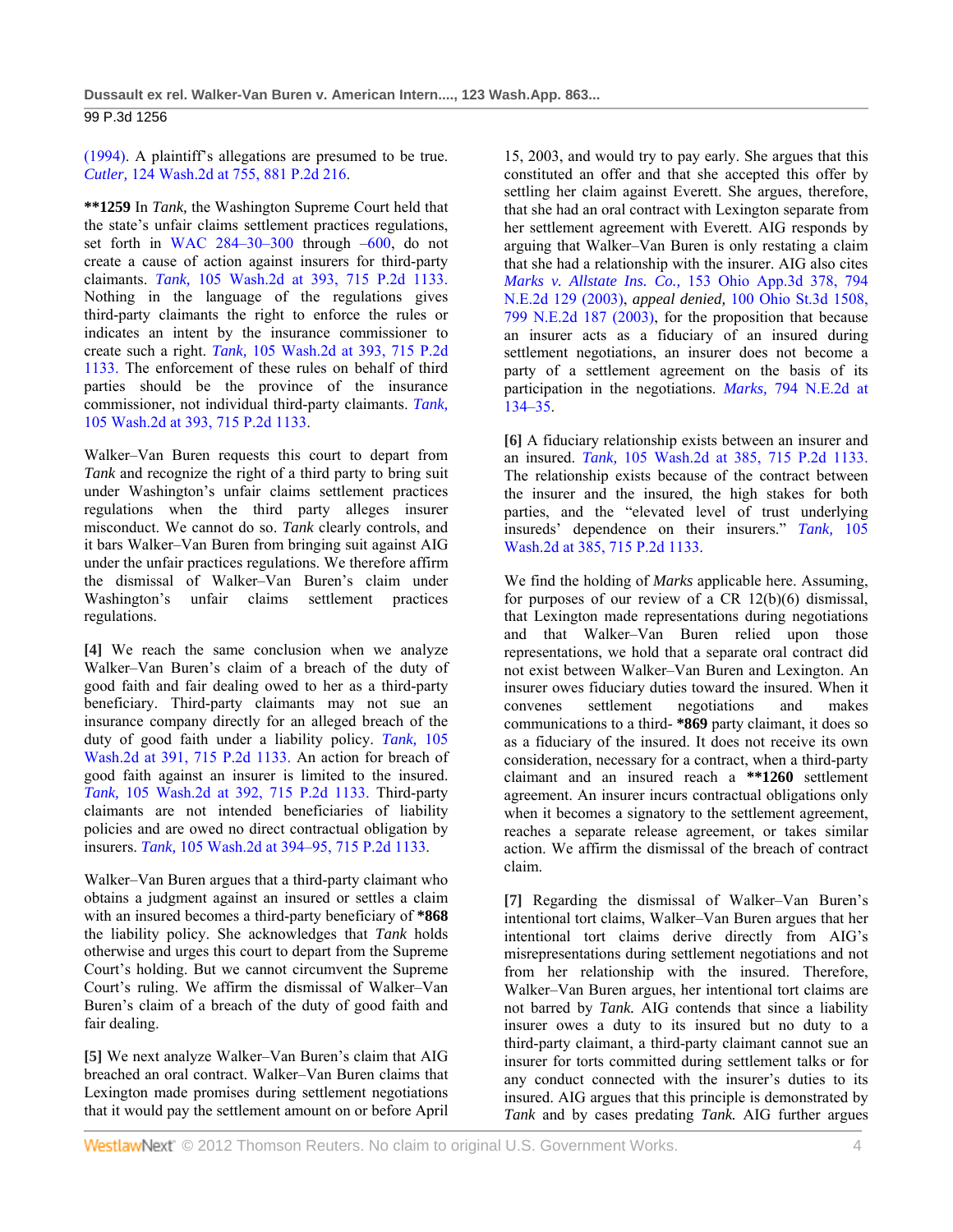that any other ruling will place insurers in the position of owing conflicting duties to adversarial parties.

**[8]** We reverse the dismissal of Walker–Van Buren's claims of fraudulent misrepresentation and intentional infliction of emotional distress. In *Tank,* the Washington Supreme Court held that insurers owe insureds a duty of good faith. *Tank,* 105 Wash.2d at 385–86, 715 P.2d 1133. Under this duty, an insurer must deal fairly with an insured, give equal consideration in all matters to an insured's interests, thoroughly investigate an insured's accident or injuries, provide defense counsel that will represent only the insured, disclose all material information to the insured, and refrain from placing its own monetary interest above an insured's financial risk. *Tank,* 105 Wash.2d at 385–86, 388–89, 715 P.2d 1133. The court further held that insurers do not owe a duty of good faith to third-party claimants. *Tank,* 105 Wash.2d at 391–94, 715 P.2d 1133. However, the *Tank* court did not address the possibility of a **\*870** third-party claimant's intentional tort claim. Intentional tort claims do not require a preexisting duty. *See* Restatement (Second) of Torts § 46 (1965) (infliction of emotional distress); § 525 (1977) (fraudulent misrepresentation). Because intentional tort claims do not require a preexisting duty, they are not barred by *Tank.* 

We recognize that two pre-*Tank* decisions affirmed rulings against third-party claimants' intentional tort claims. But we disagree with AIG's argument that they stand for the principle that third-party claimants cannot bring a tort claim against an insurer because of a lack of duty. Instead, they merely represent particular fact patterns in which the intentional tort claim could not prevail.

In *Marsh v. Gen. Adjustment Bureau, Inc.,* 22 Wash.App. 933, 592 P.2d 676 (1979), Marsh's outrage tort was defeated through summary judgment because she alleged only that General Adjustment failed to inform her about the statute of limitations and the failure of her insurance claim. *Marsh,* 22 Wash.App. at 933–35, 592 P.2d 676. General Adjustment did not owe a duty to inform Marsh about the statute of limitations, and Marsh did not accuse General Adjustment of making affirmative misrepresentations about the statute. *Marsh,* 22 Wash.App. at 935, 937, 592 P.2d 676. General Adjustment's silence about the statute of limitations and the rejection of the insurance claim did not rise to the level of outrageous conduct, and Marsh therefore could not establish all the elements of the tort of outrage. *Marsh,* 22 Wash.App. at 937, 592 P.2d 676. The appellate court addressed the issue of duty, but only to demonstrate that absent a duty owed to Marsh, a failure to tell Marsh about a statute of limitations did not qualify as outrageous

conduct. *Marsh,* 22 Wash.App. at 935–37, 592 P.2d 676.

Similarly, in *Bowe v. Eaton,* 17 Wash.App. 840, 565 P.2d 826 (1977), Bowe's intentional tort claims were dismissed because the insurer was accused only of withdrawing an offer of advance payments to Bowe for lost wages. *Bowe,* 17 Wash.App. at 842–45, 565 P.2d 826. The Court of Appeals held that the insurer had a legal right to withdraw its offer and therefore could not be liable for outrage or for intentional infliction of **\*871** emotional distress. *Bowe,* 17 Wash.App. at 843–45, 565 P.2d 826. The court analyzed the lack of duty to Eaton, but only to show that the insurer's alleged **\*\*1261** actions could be construed as wrongful only if the insurer owed a duty to Eaton. *Bowe,* 17 Wash.App. at 844–45, 565 P.2d 826.

We recognize that at least one other state differs on this issue. In *McWhirter v. Fire Ins. Exch., Inc.,* 878 P.2d 1056, 1059 (Okla.1994), the Oklahoma Supreme Court ruled that a third-party claimant cannot state a claim for an intentional tort because of actions taken during settlement negotiations, since the insurer would not take part in negotiations but for its fiduciary obligations to the insured. We decline to follow this holding because we believe that an intentionally tortious act creates a sufficient basis for a tort claim regardless of the tortfeasor's fiduciary duties elsewhere. In this, we are consistent with *Howton v. State Farm Mut. Auto. Ins. Co.,* 507 So.2d 448 (Ala.1987), in which the Alabama Supreme Court held that an insurer is no less liable for its own tortious conduct than any other party. *Howton,* 507 So.2d at 450–51.

Furthermore, we disagree with AIG's assertion that this ruling will place conflicting duties upon an insurer. To an insured, an insurer owes an elevated duty of good faith. *Tank,* 105 Wash.2d at 385–86, 715 P.2d 1133. But to a third-party claimant, an insurer owes no duty—only a responsibility to refrain from tortious acts. This narrow responsibility does not interfere with an insurer's various "good faith" duties to an insured, such as giving equal consideration in all matters to an insured's interests and refraining from placing its own monetary interest above an insured's financial risk.

**[9] [10] [11] [12]** Last, we consider AIG's related argument that Walker–Van Buren cannot bring a claim of fraudulent misrepresentation unless she was owed a duty to disclose information. The law recognizes two distinct types of fraudulent misrepresentation: affirmative misrepresentation and silence when a duty of disclosure is owed. A duty of disclosure is not an element of fraud when the plaintiff alleges affirmative misrepresentations by the defendant. **\*872** *See Stiley v. Block,* 130 Wash.2d 486, 505, 925 P.2d 194 (1996); *Westby v. Gorsuch,* 112